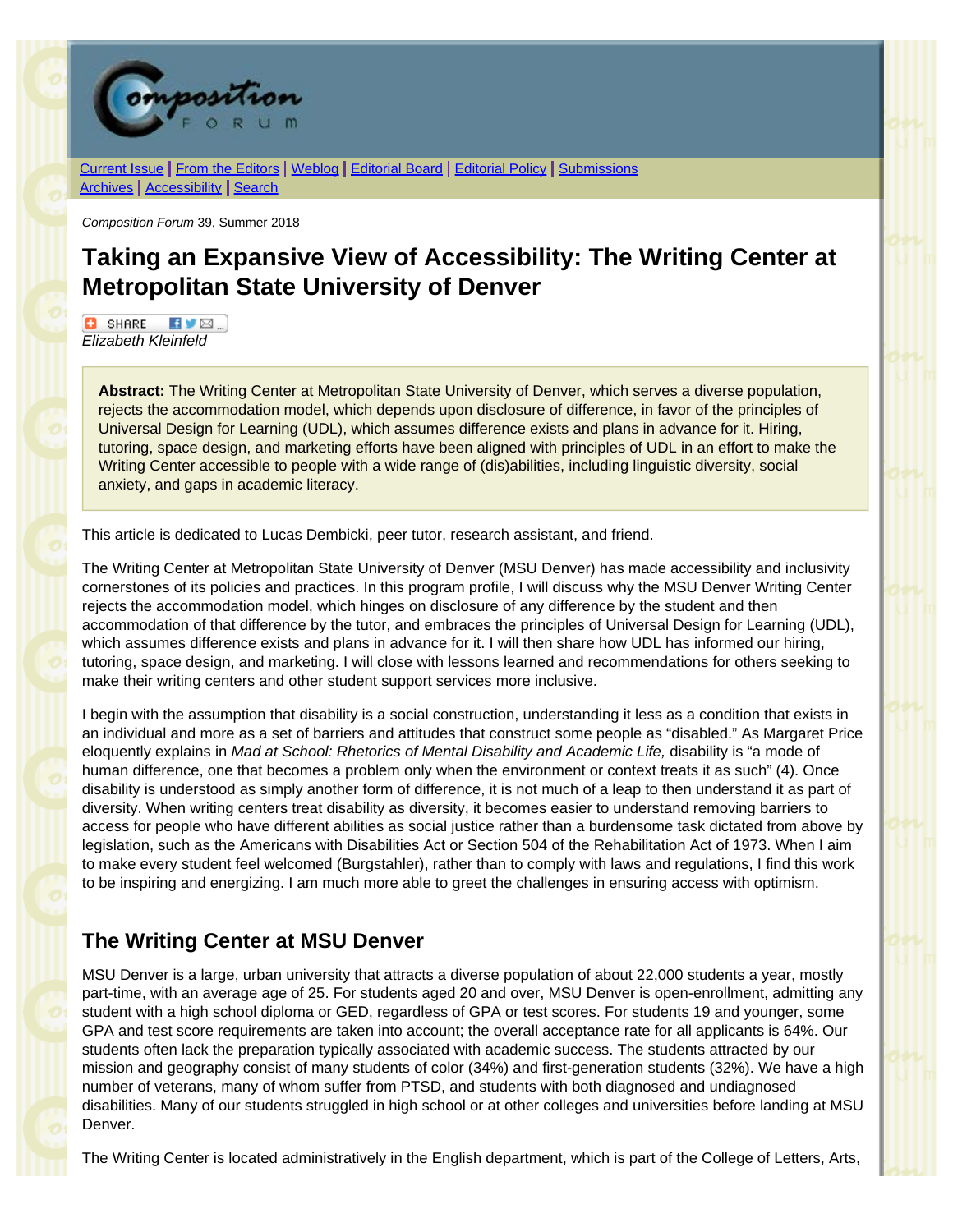and Sciences, one of four colleges at the University. The Writing Center serves students from across the University. Many students learn about the Writing Center in their first-year writing course, which typically features a 15-minute Writing Center orientation during the first month. About half of our students transfer in, having taken their first-year writing course elsewhere, and so therefore, not having that orientation. To reach those students, we count on faculty to promote the Writing Center by mentioning it in syllabi and assignments or inviting the Writing Center into their class to do an orientation or workshop on an issue related to writing.

The Writing Center records about 5000 appointments a year. The default length of our tutorials is 40-minutes, but students registered with the disability services office can request 60-minute sessions. In addition to orientations and tutorials, we also do workshops two or three times a semester on general writing topics, such as managing a large writing project and citing sources; these workshops are advertised on our website and by email to the students in our appointment database. Upon request of a faculty member, we will also do a workshop in a class specific to a writing assignment for that class; for example, an instructor in the department of Human Services often requests an in-class workshop on writing case studies.

# **The Writing Center and Accessibility**

Because of the wide range of diversity in background and preparation of our students, the Writing Center takes a very broad view of accessibility, implementing practices that take into account a wide range of (dis)abilities, including those that may not be typically recognized as disabilities but certainly impact access to education, such as linguistic diversity, social anxiety, and gaps in academic literacy. This attitude toward inclusivity and accessibility has evolved over time during my tenure as director. When I first came to the position in 2009, I took a more conventional approach, devoting a portion of tutor training and development to working with students with disabilities and tutoring multilingual students, but isolating those trainings as "special situations." This is exactly the approach criticized by Kiedaisch and Dinitz; in reflecting on their own labeling of "special situations," they ask, "In considering learning disabilities and whether English is a first language as 'special cases' or 'differences,' were we implicitly suggesting, despite our rhetoric, that as a group, we tutors represented the 'norm'—and that our role was to help 'them' become like 'us'?" (42).

Beginning in 2011, a confluence of circumstances pushed me toward reframing how the Writing Center engages with students with disabilities, linguistic differences, and other markers of difference, and I would be remiss if I did not disclose that my own challenges with low vision played a role. Initially, I fell into the trap Stephanie Kerschbaum identifies of "treating difference as a stable thing or property that can be identified and fixed in place" (619), but in my efforts to normalize my own vision issues, I found myself having to question and rethink how "normalcy" in general is constructed.

As Writing Center Director, I have designed our policies and practices to normalize difference and identify and remove barriers. Rather than reacting to difference through accommodation, the Writing Center's practices aim to invite and welcome all MSU Denver students by drawing on the principles of Universal Design for Learning. As I will explain in more detail below, UDL aims to reduce obstacles to students accessing and engaging with instructional materials, regardless of (dis)ability.

# **Rejecting the Accommodation Model**

The traditional way to deal with disability—or any kind of perceived difference—in educational settings is through accommodation. The accommodation model hinges on students disclosing a disability to their teacher; the teacher then accommodates the disability as gracefully as possible. For example, if a student has disclosed that they are colorblind, a teacher giving an in-class exam may label diagrams in which the color conveys meaning. For less apparent or less widely understood differences, accommodation may be more complicated, such as could be the case with a student who discloses a condition that affects their cognitive processing. A teacher in that case may wonder if giving the student with a cognitive processing condition more time to complete the in-class exam constitutes giving them an unfair advantage over other students. Considering other types of differences complicates the matter even further; should a student who speaks English as a second or third language be given more time to complete the exam?

Difficulty with figuring out what kinds of accommodations make sense is not the only drawback to the accommodation model. Perhaps the most complicated aspect of the accommodation model is its reliance on disclosure of difference. The accommodation model depends upon disclosure, with accommodation being contingent upon disclosure, and often additional requirements being placed on the student, such as medical documentation of the disability. Not only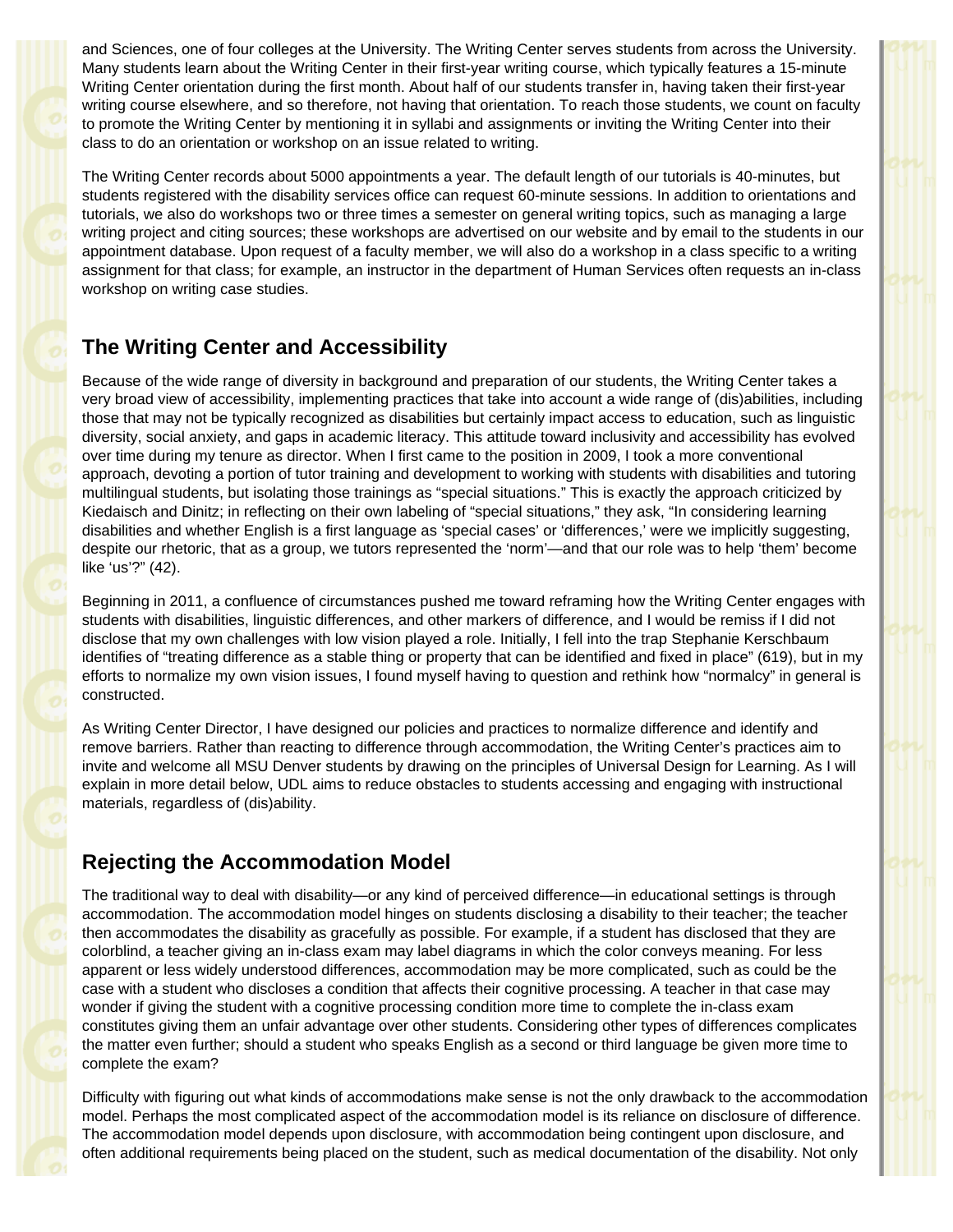does this model deny the real and perceived emotional and social costs of disclosure on an individual, it can place financial costs on a student who may not be able to afford the medical tests and consultations that might need to happen to get the medical documentation. This model stigmatizes difference and places multiple burdens on the student.

Whether or not to disclose a disability is a very personal decision, and students may decide that the real or perceived stigma, judgment of professors, or lack of confidentiality surrounding disclosure (Lauffer) are not worth the constant "coming out" a student with disabilities has to engage in. For example, when Stark and Wilson interviewed four student writers with diagnosed ADHD, they found that all four had chosen to not disclose their ADHD diagnoses to their tutors. They explain, "Students with ADHD and their tutors have been exposed to people, including teachers, thinking the condition is not real, that it is over-diagnosed, and that it is over-medicated." The students Stark and Wilson talked to felt that the stigma of ADHD outweighed the potential benefits of disclosing their diagnoses to their tutors.

Kerri Rinaldi articulates another significant issue with this model in a writing center setting: the disclosure of disability and then the accommodation of that disability becomes the focus of the session, rather than the student, in all their intersectional complexity, being the focus. Rinaldi explains,

This line of thinking wrongly positions the disability as the most important thing to adjust for, the issue that must be addressed first before the *real* work can begin. Disability then becomes an "extra" component in the session—one that is negative, challenging, or scary—that must be worked around rather than accepted as a part of that writer.

Rinaldi further articulates how the disclosure/accommodation model undermines the student's agency: "Instead of considering the disabled student as an expert of the self, the accommodation model relies on disclosure and the tutor's knowledge" of how to accommodate the disclosed disability. This reifies hierarchies of authority, with the tutor being the authority, that most writing centers work so hard to mitigate.

For these reasons, I believe we cannot and should not rely on disclosure. While students are more likely to disclose when they perceive that their professor—and I assume, tutor—is supportive and positive about disability (Cole and Cawthorn), depending upon disclosure to determine the most effective strategies to use with a particular student is simply not realistic. While it can be helpful when students do disclose their disabilities (Babcock; Daniels, Babcock, and Daniels), it doesn't always happen and so tutors cannot count on it. Further, the disclosure of a disability the tutor is unfamiliar with can quickly derail a session, turning it into a fact-finding mission for the tutor who wants to learn more about the disability itself rather than how to work productively with the student.

UDL reduces the importance of disclosure. Tutors need to build a repertoire of strategies for working with students who may or may not have disabilities and may or may not choose to disclose. As Babcock reminds us, "common peer tutoring practices such as reading papers aloud ... may exclude the deaf student and others who process language differently" (28). She suggests that when working with a student with a hearing differing, "try to find out what the deaf person needs and wants out of the session, and gear your tutoring toward that" (35). She also suggests that nondirective techniques and the ways tutor check for understanding may be different. These suggestions can be broadly applied to most tutoring sessions and do not rely on a student disclosing a disability. Daniels, Babcock, and Daniels suggest inviting disclosure by opening all tutorials with a question about "anything specific that they would like the tutor to know about themselves or their writing" (22).

# **Universal Design for Learning Theory**

Students often respond to questions such as the one suggested by Daniels, Babcock, and Daniels not with disclosure of (dis)abilities, but with descriptions of strategies that help them learn. The tutor can immediately apply this information in a session, for instance, opting to prompt a student who mentions a preference for visual aids to sketch out a diagram of their argument and asking a student who says they do their best thinking while moving to conduct their session while walking in the hallway. These are examples of UDL, which provides options to students to help them access content, engage with concepts, and demonstrate understanding, the key idea being that all students should not be required to access content in exactly the same way. A student who prefers to learn through visual methods, for example, should have the option of seeing material presented through images as well as through lecture.

UDL is based on the ideas of Universal Design in architecture, which were created by Ron Mace (Rose et al.). The idea behind Universal Design is to make buildings accessible to everyone, "considering the needs of their buildings'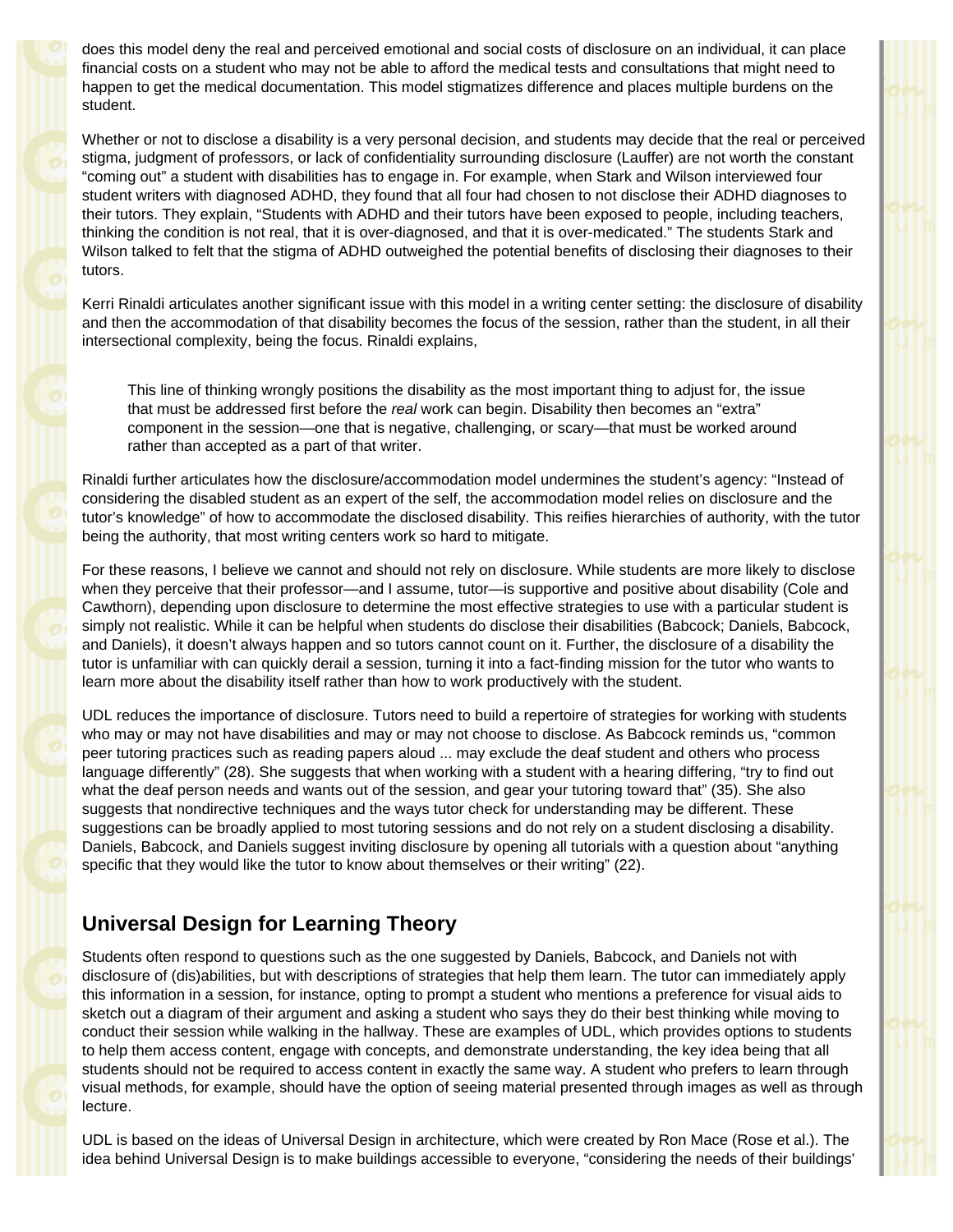potential users at the outset," and by doing such, architects could design buildings that would not later need to be retrofitted to accommodate visitors in wheelchairs or with other types of disabilities (Rose et al.). By integrating both a ramp and a staircase into a building's entrance, for example, an architect can ensure that everyone who wants to access the building can do so. While someone in a wheelchair would obviously benefit from the ramp, so would a parent pushing a stroller, a person using a wheeled bag, and a person recovering from an injury such as a sprained ankle. The ramp does not prevent anyone from using the stairs, so people who are able to use stairs can choose to use either them or the ramp. The availability of the ramp does not hinder anyone's access to the building, and if it is included as part of the original design, it can be integrated in ways that are aesthetically pleasing and can even lead to innovation in design. Educators David Rose and Ann Meyer coined the term Universal Design for Learning in 1990, echoing these principles of Universal Design in architecture.

UDL is a fundamentally different way of looking at difference: accommodation relies on a notion of disability as abnormal, strange, or special in a negative way, while UDL relies on a notion of difference *as normal*, welcoming difference, communicating to every student that they are welcome. A UDL approach means building options for engagement and demonstration into instruction, just as designing a building with both a ramp and a staircase allows more people to enter the building and causes no hindrance to anyone. In a classroom designed around principles of UDL, three principles are activated: students are provided with multiple avenues into course content, multiple avenues to engage with course content, and multiple avenues to express their understanding of course content. This typically manifests itself as course content being presented in different ways, such as through lecture, visuals, demonstrations, and field trips; students being presented with different ways to engage with content in class, such as discussion, free-writing, hands-on activities, and role-playing; and students being given open-ended assignments, such as having the option to demonstrate their understanding through writing a paper, having a conversation with the professor, doing a performance, or creating a work of visual art.

Significantly, UDL—like universal design in architecture—enhances experiences for people with disabilities *and for everyone else.* A growing body of research connects UDL to enhanced learning for all students (Benton-Borghi; Lopes-Murphy; McGuire-Schwartz and Arndt; Spooner et al.; Strobel et al.). Just as Universal Design in architecture enhances experiences for people with disabilities and for everyone else, UDL enhances experiences for all students. All students benefit when there are more options for engaging with material or for demonstrating mastery of concepts.

UDL has been studied extensively by education and K-12 researchers, but less attention has gone to applying UDL to college, and even less to integrating the principles in college writing instruction. The most extensive treatment of UDL in college writing instruction is Patricia Dunn's innovative *Talking, Sketching, Moving: Multiple Literacies in the Teaching of Writing*—although, interestingly, Dunn never uses the term UDL. Dunn argues that composition classes should move beyond relying on writing as the best way to teach writing, urging us to explore ways to engage students in visual, aural, and kinesthetic activities to help them grow as writers. She argues that "those who for whatever reason are not 'good writers' should be expected to call upon other strengths" (1). She highlights what she terms a "pedagogical injustice": "throughout most of the education system ... students are forced to use linguistocentric tools to perform virtually all intellectual tasks" (8). She describes strategies for engaging students in writing tasks that involve manipulating cards, drawing images, talking with peers, and more. As brilliant as Dunn's book is, it saddens me considerably every time I reference it and am reminded that it was published in 2001 and there has been little uptake of her ideas since then.

# **Difference in Writing Centers**

Although writing center practitioners are starting to pay more attention to disability, there is still surprisingly little in the literature. Karen Rowan poignantly noted in 2015, "If our (lack of) scholarship and research about the ways that people with disabilities work in writing centers is any indication, then we have considerable room to improve" (176). I do want to acknowledge Matthew Kim's 2014 dissertation, which looks at using writing center practices to work with high school students with disabilities, and the *Praxis* 2015 special issue devoted to disability. The *Praxis* special issue features an exhaustive review of articles on writing centers and disability by Rebecca Day Babcock; she finds that the majority of these articles rely on anecdote rather than empirical research. She also finds that although attention deficit disorders are "the second most commonly reported disability among college students," not a single article reported on research on tutoring students with attention deficit disorders. These types of glaring holes in the research are ubiquitous.

Despite this apparent lack of attention specifically to disability, perhaps because writing centers do so often work with students who do not default to writing as a learning strategy, there has been some attention in the literature specific to UDL in writing centers. Several pieces stand out. Kiedaisch and Dinitz's "Changing Notions of Difference in the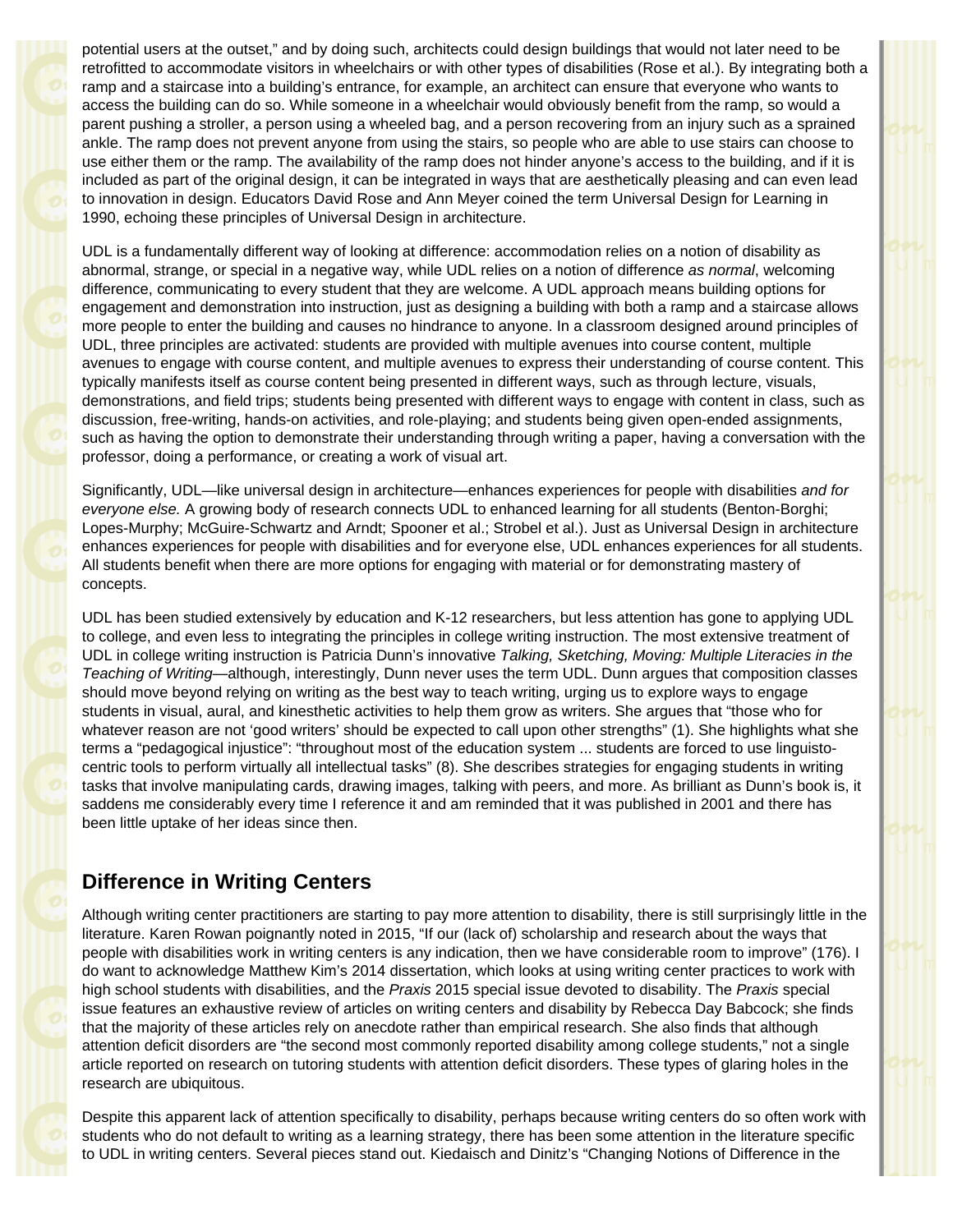Writing Center: The Possibilities of Universal Design" and Rinaldi's "Disability in the Writing Center: A New Approach (That's Not so New)" advocate for writing centers to adopt UDL, and Allison Hitt makes the argument for multiliteracy centers to adopt UDL. Bell's "Learning Center Pedagogy and UDL: An Environment of Change" looks at learning centers, including writing centers, as ripe for UDL. Bell points out that learning centers, such as writing centers, are "ideally suited" to UDL because of the one-on-one nature of the work, which permits tutors to gain "more intimate knowledge and awareness of each student's needs and processes" (28). Bell further highlights the agency writing center work allows for students—and echoes the sentiments of Kiedaisch and Dinitz and Rinaldi:

Rather than practitioners controlling the students' learning center experiences, they instead carefully respond to the students' needs and follow the students' lead, rather than the other way around. Students can determine the pace, the content, the structure, the tools, the activities, the goals, and the level of support. (30)

As Bell makes clear, empowering students to be active participants in designing their learning experiences is something most writing center practice already does. Making the leap to deliberate practice of UDL is a logical next step.

# **Our Practice**

In this section, I discuss how UDL and an expanded notion of inclusivity have impacted several aspects of the MSU Denver Writing Center. The principles of UDL have broadly underpinned practices in the MSU Denver Writing Center for years. Early in my tenure as director, I introduced myself to the director of our disability services center and began developing a relationship with that office. For the past ten years, an associate director of the disability services center has been a guest speaker in the tutor training class, which helps establish for tutors that the disability services center is a collaborator with the Writing Center. Additionally, all tutors sit down once a year for a one-on-one or small group training with a disability services center employee focused on integrating adaptive technology into sessions. More recently, the Writing Center opened a satellite location inside the disability services center. Any student can have an appointment in that satellite, but its physical location inside the disability services center sends a clear message to students with disabilities that the Writing Center welcomes them. Finally, in the past year, I started working with the disability services center director to identify potential tutors from the students registered with the disability services center, as I discuss below.

Our efforts toward inclusivity took a significant step forward in spring 2016, when I asked my advisory board to conduct an inclusivity audit of the Writing Center. You'll see that I refer to the inclusivity audit several times below. The board has 12 members and includes faculty from departments that assign significant amounts of writing, students and adjunct instructors from our first-year writing courses, and a staff member from the center for disability support. Here are the instructions I gave them for the inclusivity audit:

- I want each of you to do an Inclusivity Audit of the Writing Center in which you examine barriers to inclusivity in the physical and web spaces.
- I want the Writing Center physical space and web space to say to every MSU Denver student, "Welcome, we're glad you're here! We were expecting you." The University's Diversity Associate highlighted for me one specific way the Writing Center might *not* be saying that to African-American students; he explained that in African-American culture, people often prefer to get help in a space more private than the Writing Center's current space allows.
- I would like to identify other possible barriers to making students feel invited and included in the Writing Center. I would like each of you to visit the Writing Center space (KC 415) and website and notice any cues that indicate to you that perhaps we weren't expecting *you*. Take into account any and all markers you identify with, including gender, race, ethnicity, sexuality, ability, age, and anything else that is significant to you.

Because the board members looked at the Writing Center from perspectives shaped by different disciplines, roles at the university, levels of (dis)ability, as well as identity markers, their responses varied widely and focused on different aspects of the Writing Center. After each individual conducted their audit, the entire board met to discuss the audits.

#### *Tutor hiring*

Before conducting the inclusivity audit, I hired only English majors as peer tutors. The peer tutor job was listed on the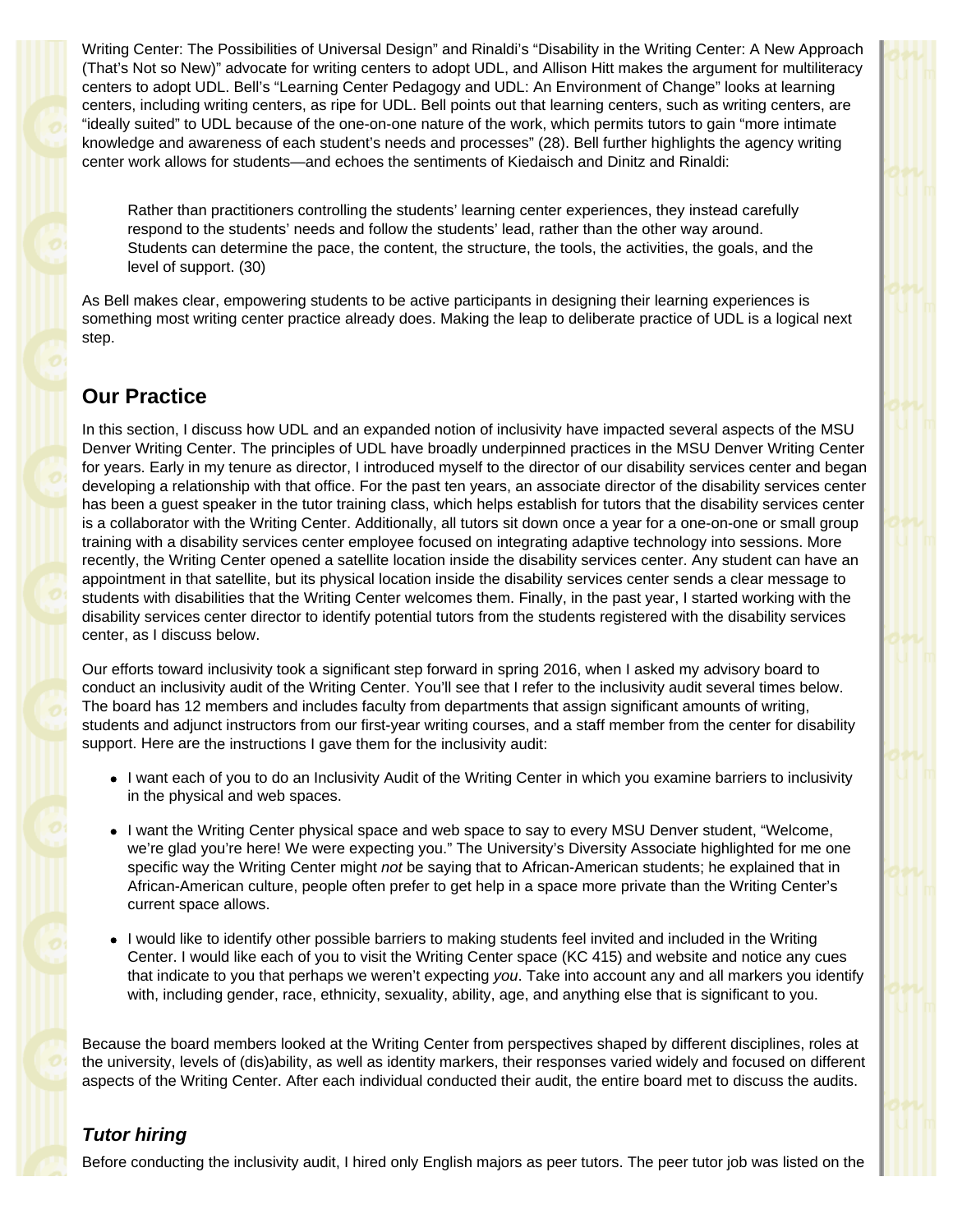HR website along with other student campus positions, and frankly, enough people applied for and accepted the position each year that I felt that system was "working." In other words, I had not thought critically about how my hiring practice impacted the inclusivity of the Writing Center. When we met to discuss the inclusivity audit, however, the subject of hiring immediately came up. One person mentioned that she wanted to see tutors who reflect the races, ethnicities, and languages of the students coming in, and the member from the disability services center chimed in that she didn't notice any tutors or staff with visible disabilities. When I heard these concerns, I thought of the multiple studies that indicate that students who are exposed to a diverse peer group benefit both academically and socially, and their critical thinking skills and self-confidence improve (Antonio et al.; Laird; Pascarella, et al.; Williams, et al.). For these reasons, I have since made an intentional effort to hire tutors with disabilities.

In moving forward with this commitment, I noticed that the typical pool of applicants for tutoring positions lacked diversity and did not, in fact, reflect the diversity of the university's student population. I shared the existing job posting with a focus group of students and asked them who they thought the job description included or excluded and how I could make the posting more inviting to a diverse applicant pool. The group suggested eliminating the requirement that students be English majors, changing the phrase "Spanish-speakers welcome" to "bilingual and non-native English speakers welcome," and changing the emphasis of the email I send to faculty inviting nominations of potential tutors to characteristics of good tutors rather than writing skills. These were all helpful suggestions that I immediately implemented, but the group initially had no suggestions for how to invite applicants with disabilities. Through further discussion, we came to the idea of asking the disabilities services staff specifically to nominate potential tutors and then sending personal email invitations to the nominees to apply. This strategy was immediately successful and resulted in two new hires.

Eliminating the requirement that tutors be English majors and shifting the emphasis in nomination solicitations to the qualities of good tutors also had immediate diversifying effects on the applicant pool. Instead of asking for nominations of "good writers," I asked for names of students who were collaborative, empathic, encouraging, able to work with people different from them, articulate, with good listening skills and a growth mindset. The resulting group of new hires included students majoring in journalism, political science, nutrition, computer science, and psychology, as well as some English majors. Changing who I hire necessitated changing how I train tutors. Previously, tutors had to take a 3-credit hour upper-division course that counted toward an English major. Once I committed to hiring non-English majors, I realized I could not require non-English majors to take a 3-credit upper-division English course. This resulted in me developing a 1-credit hour upper-division English course with no prerequisites and hiring an assistant director to develop and coordinate a mentoring program for new tutors. The assistant director position was made possible by funding first from the English department and then from the College of Letters, Arts, and Sciences, signifying the commitment the University has to diversity.

As I worked to diversify the staff, I deliberately created an environment in which we talk about identity, difference, and inclusion. In a survey conducted by Valles, Babcock, and Jackson, only 3.2% of writing center directors identified themselves as having a disability, strikingly lower than the number of people in the population at large who identify as having a disability (cited in Daniels, Babcock, and Daniels). In order to normalize difference, I have made my disability very public—for example, mentioning it in my email signature, referencing it in staff meetings, and posting regularly on social media about my frequent mishaps related to poorly designed signage—and this seems to have encouraged an environment in which people feel comfortable disclosing their own disabilities. Over 20% of my current staff has publically disclosed a disability in a staff meeting.

#### *Tutoring*

In discussing the inclusivity audit, one board member observed that, "Students have to answer so many questions just to make an appointment! Name, ID number, major, course, kind of writing, kind of help, veteran status, home language, race, how they heard about the Writing Center. It's overwhelming." Hearing that made me understand that a student could feel like even getting registered with the Writing Center is a barrier to getting tutoring. I was able to move most of the questions to the tutor's client report form, removing the burden from the student. For example, the course and kind of writing are generally discussed in agenda-setting, so there is no need to have that information ahead of time, and because it is communicated to the tutor, the tutor can easily include it in the post-session report.

After I shared with my research assistant, Lucas Dembicki, the revisions to the intake process, he worked with the disability services center to develop a more detailed intake form for students with disabilities who want to provide more information to a tutor before their session. That form resides on the disability services center website and if a student chooses to complete it, the form is automatically submitted to the Writing Center. Lucas designed the form to align with UDL rather than the accommodation model, prompting students to provide information about how they learn best.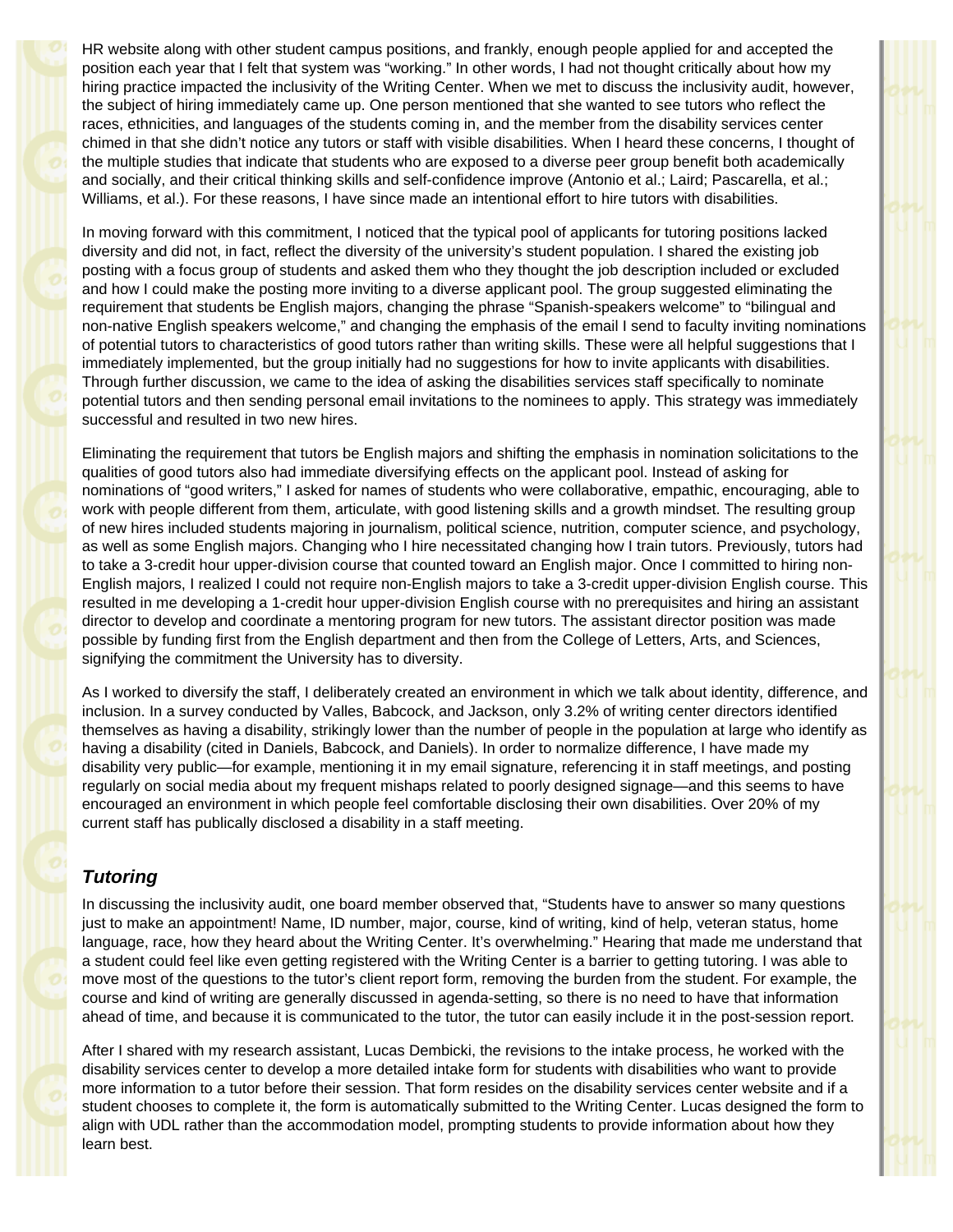Honoring students as the ultimate authorities on themselves, tutor training prepares tutors to work with students in multiple modalities. In both the three-credit hour and one-hour training courses, tutors read Dunn's *Talking, Sketching, Moving: Multiple Literacies in the Teaching of Writing* and discuss and practice using strategies that appeal to visual, kinesthetic, and audio learning modalities. All tutors are expected to be able to work with students using the student's preferred learning modality. This means a tutor must be able to, for example, help a student brainstorm using visual strategies, such as diagramming or mapping on a white board; auditory strategies, such as debating or discussing; and kinesthetic strategies, such as building a model using Legos.

Moving beyond disability to inclusivity, tutors are trained to respect linguistic diversity and empower students to make informed rhetorical choices. Tutors are trained, for example, to not use terms like "nonstandard English," which implies that some Englishes are superior to others. Tutors read work by Vershawn Ashanti Young, including "Should Writers Use They Own English?," and discuss in depth the NCTE's statement on students' right to their own language. Further, tutor training emphasizes that writing center practices are not immune to institutionalized racism and work to actively push back against institutionalized racism. Tutors read and discuss work in Greenfield and Rowan's *Writing Centers and the New Racism* and excerpts from Bonilla-Silva's *Racism without Racists*.

#### *Remodel/space design*

After my own experience with sciatica and a tutor's back surgery, I had added two bar-height tables with stools that made it possible to tutor while standing. This in in line with Diana Bell's suggestion that a space designed with UDL in mind should include "tables of various sizes, shapes, and heights in order to accommodate all students and pedagogy that encourages both individual, one-to-one, and small group interaction" (28).

The inclusivity audit generated a surprising amount of conversation about the Writing Center's space. I had been aware that noise during busy times was an issue and had arranged for tutors to be able to move sessions to the English department's conference room when a quiet space was needed and the conference room wasn't being used. However, I was unaware of other serious space issues. The audit brought my attention to ways the space of the Writing Center was disabling students.

Several board members mentioned problems with the entrance to the Writing Center. The Writing Center is a long rectangle, and there were two entrances facing each other on one end of the rectangle, with a reception desk oriented toward a short end of the rectangle, equidistant between the two entrances. When the space was originally designed, the architect suggested this arrangement so that students could easily enter from either hallway on the floor. However, as board members pointed out, this meant that every single person who entered through either door could reasonably wonder if they had come in through the wrong door. In fact, one student board member said, "Before I was on this board, I tried to go to the Writing Center but when I went in and saw the receptionist looking in another direction, I thought I had done it wrong and left in embarrassment." Another board member pointed out that a client in a wheelchair wouldn't be able to tell if someone was sitting behind the tall reception desk, highlighting the importance of sightlines (Yuknis and Bernstein 9).

With generous financial support, again from the College of Letters, Arts, and Sciences, the Writing Center space was remodeled in January 2017 to remove one entrance and create a door from the Writing Center directly into the English department's conference room, which, conveniently, share a wall. We also received funding to replace the high reception desk with one at a traditional desk height.

As I said, I was aware of noise being an issue at times, but a comment from another board member who had previously been a tutor in the Writing Center brought the gravity of the situation to my attention; she said, "As a brain injury survivor, I sometimes become overwhelmed by background noise. It's particularly difficult if I am in a session myself, for my brain has trouble differentiating and processing background noise versus what the writer I am working with is saying." In addition to adding the door to the English department's conference room, we purchased soundabsorbing ceiling tiles to mitigate the noise.

#### *Marketing*

As I mentioned earlier, the Writing Center conducts hundreds of class orientations each semester in which a tutor gives an overview of the Writing Center and its services. Certainly, having a more diverse staff of tutors to do these orientations sends a powerful message across campus that difference is normal in the Writing Center. Tutors are trained to talk in orientations about writing processes, plural, rather than "the writing process," and to acknowledge that depending on the student, how they work best, and what they are working on, one tutorial can look very different from another. Regardless of the kind of class or what the students in the class look like, tutors mention in orientations that all tutors are trained to work with adaptive software.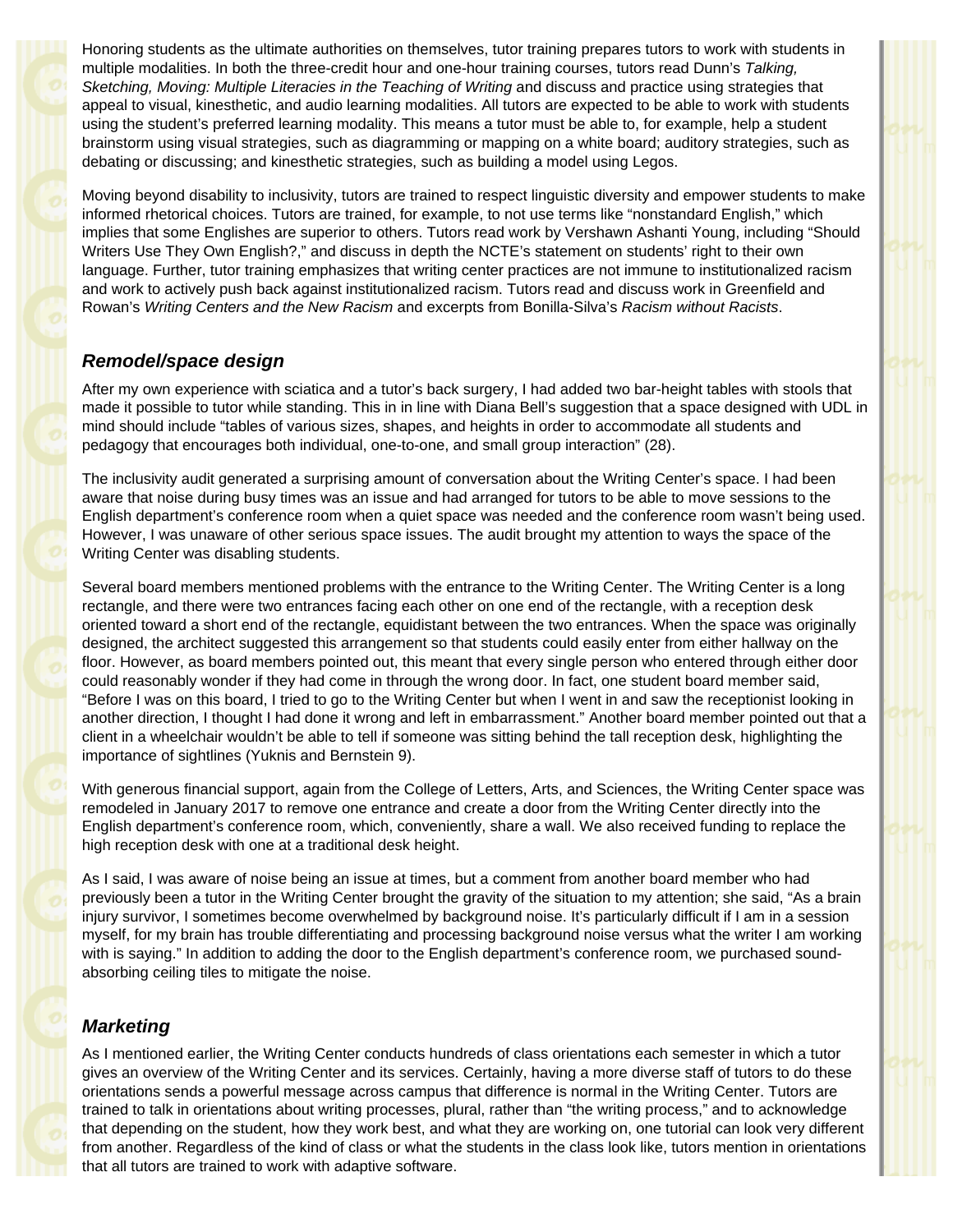We also recently changed our slogan from "get it in writing" to "welcome all writers." The new slogan appears on our marketing material in English as well as a variety of other languages, aiming to echo the yard signs that popped up in the wake of the 2016 Presidential election that proclaimed a welcoming message to immigrant neighbors in a variety of languages. Our goal was to convey a similar sense of acceptance and inclusivity.

### **Next on the Horizon**

Post-session satisfaction surveys indicate that students who visit the MSU Denver Writing Center are satisfied, but I want more data about who feels included in the space, why, and what barriers to inclusivity exist. Through an anonymous climate survey to be deployed in Fall 2017, I hope to learn how people of different gender and racial identities, age groups, and degrees of able-bodiedness feel about the Writing Center. Results will be discussed with the advisory board and student focus groups before responses are developed.

# **Recommendations**

For WPAs considering launching an inclusivity initiative, I have four recommendations that grow out of my experience:

- 1. Consider how your hiring practices imply to students what you think a "good writer" looks/sounds like. Six years ago, my tutoring staff was made up entirely of English majors and people with advanced degrees in English. They mostly appeared to be white and able-bodied, and they were all native speakers of English. Anyone glancing around the Writing Center would have been justified in jumping to the conclusion that the Writing Center was a place of privilege. If your application pool lacks diversity, consider what your job posting might be implicitly communicating to potential applicants about who is welcome to apply.
- 2. Cultivate an ethic of imperfection, a term I have borrowed from Kelly Webster, director of the writing center at the University of Montana. An ethic of imperfection means striving for growth rather than perfection and acknowledging that there often isn't a "right" or "correct" way of doing something. Aiming for perfection assumes that something can be finished, and inclusivity work is never finished. Cultivating an ethic of imperfection means allowing yourself and others to make mistakes, own them, and learn from them. As director, I have to model this vulnerability and acknowledge when I bring my own implicit biases and able-ist assumptions to the Writing Center. For example, last semester several tutors complained to me about a regular client who refused to make eye contact but kept coming in for appointments. My first assumption was that the student wanted the tutors to do the work for her; however, after observing a tutor working with the student, I realized that quite possibly the student was on the autism spectrum. In debriefing with the tutors who had initially complained, I confessed my own able-ist assumptions and together we brainstormed ways to work with the student.

I know the writing center staff has adopted an ethic of imperfection when I overhear tutors talking to each other about sessions, saying things like, "The student didn't react the way I expected to the strategies I used," or "My assumptions were challenged," or "The strategy didn't have the impact I anticipated." In these snippets, I hear proof that the tutors understand that difference isn't about someone being deficient, but rather about diversity, and that they are comfortable acknowledging their own able-ist assumptions and moving forward.

- 3. Build in mechanisms for regularly getting other perspectives about your practices, space, marketing, etc. Find ways to learn about your writing center from an outsider's perspective. Conduct an inclusivity audit like I did, or adopt a user-centered approach, such as the one described by Brizee et al. They explain how a revision of the Purdue OWL for accessibility was guided by a user-centered approach and participatory design, which put the emphasis on the people using the website and "involving users and their feedback in the production process" (343). They suggest "engaging in conversations with a broad range of writing center users might help administrators and tutors 'listen' to a population that is normally underrepresented in staff meetings" (357). The inclusivity audit that I had my advisory board members do brought issues to my attention that I had not noticed and I doubt I would have noticed them. The traffic pattern at the front desk, for example, had been right in front of me *for years* and I had been unaware that it was an issue.
- 4. Partner with your disability services center. I had consulted often with our disability services center, but I realize now that partnering is different from and deeper than consulting. When I issued my invitation to the director to appoint a member of his staff to the Advisory Board and to make tutor recommendations, I signaled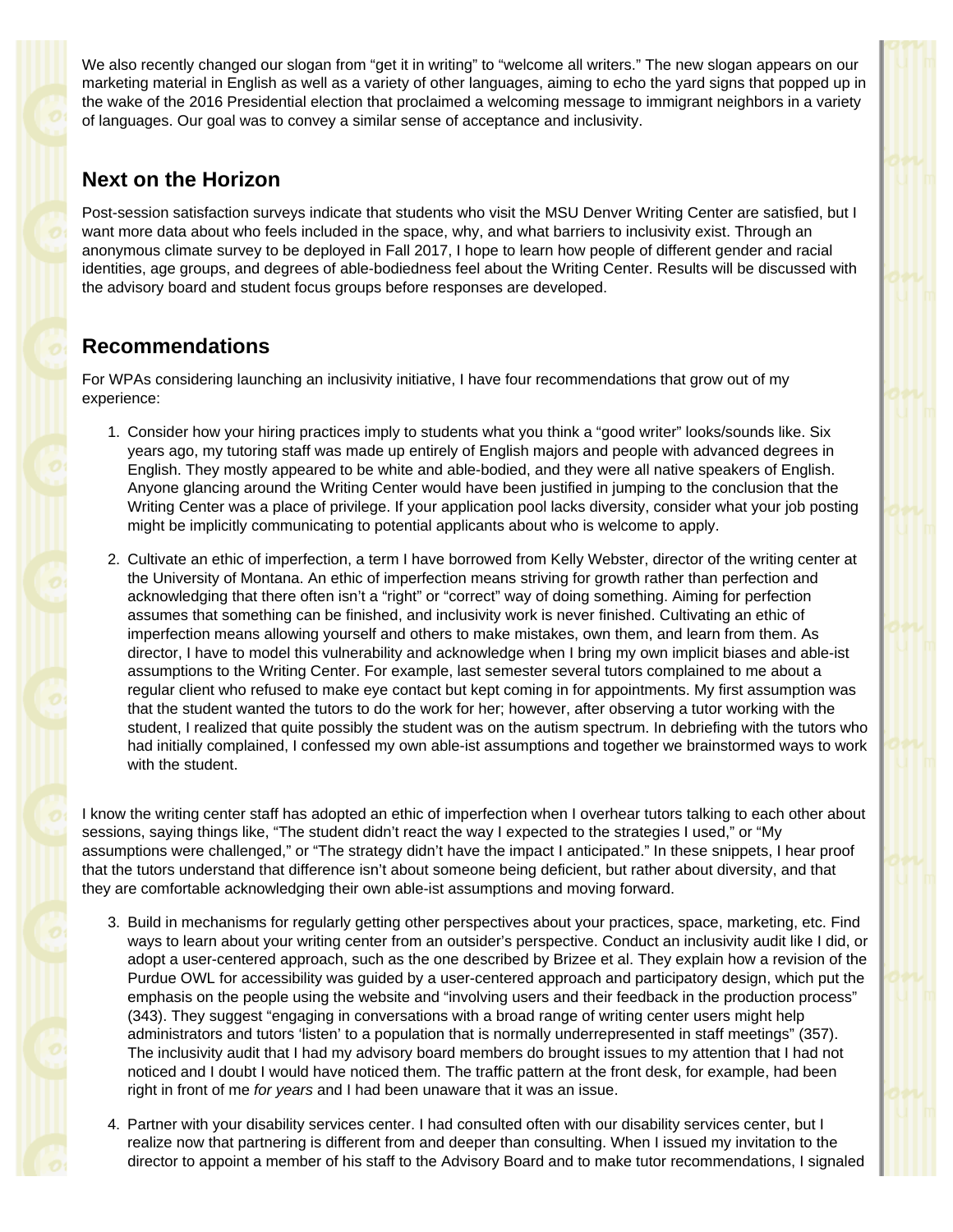that I wanted more than simply information or even solutions to problems. This helped him understand that I wanted our relationship to be reciprocal, which led to the establishment of the satellite location inside the disability services center.

# **Conclusion: Retrofitting versus Universal Design**

The accommodation model has become the default way of dealing with disability and difference in higher education. While a thoughtful accommodation can allow for accessibility, it is the equivalent of retrofitting an existing building with a ramp to allow alternative ways to enter the building; the ramp is often awkwardly placed, perhaps on the side or back of the building, or constructed out of materials different from that of the original building, making it an eyesore or calling attention to it in negative ways. Jay Dolmage points out that retrofitting instructional materials and strategies is a "react[ion] to diversity" rather than a sign of respect for difference (21), just as the hastily appended ramp on an existing building might be.

Anyone looking to make an existing writing center more inclusive will have to do some retrofitting at the beginning because the building, to go back to the architecture metaphor, has already been built and ramps need to be added. However, as new programs and initiative are created, they can be developed with UDL in mind, avoiding the problems associated with retrofitting. Another way to avoid retrofitting is to end one practice and replace it with a completely new one, as I did when I pulled the existing job posting for tutors and replaced it with a brand new one, rather than trying to adjust what is already in place.

If I had the luxury of starting over, there are a few key things I would do differently. First, I would hire tutors from any major or minor rather than focusing on students affiliated with the English program. Developing a tutoring staff from the ground up that was hired for their collaboration and listening skills rather than for their knowledge of writing would have allowed me to avoid a lengthy transition period in which the Writing Center was basically rebranding itself, both internally and externally. During the time that the tutoring staff was dominated by English majors and minors, it was much more common to hear both tutors and faculty across the university talk about the Writing Center as a place that helps students "fix" their writing. Although tutor training always pushed back against that idea, faculty across campus would say things to me like, "Your tutors are all English majors, right? So they can help my students with proper English." Once I shifted to hiring tutors from other programs, it became easier for me to reframe such questions with responses like, "Actually, our tutors are from across the disciplines, so they can help students with all aspects of their writing," moving the conversation toward what makes good *writing* rather than what is "proper" or not.

The other thing I would do significantly differently if I could start over would be to embrace the idea of satellite locations. I spent several years making pleas for a bigger writing center space. I realize now that having satellite locations across campus offers many advantages over a larger writing center space. Most importantly, having a satellite in the disability services center nurtures the relationship between the writing center and the disability services center. Before we had our satellite in the disability services center, I knew all the staff there, but my tutors did not; similarly, the staff there knew me but not my tutors. Having a satellite in their office has allowed my staff to feel like they know the disability services staff and can ask for feedback about what they are doing. The disability services staff is more familiar with what writing tutoring can look like and can speak about it to students with more detail and familiarity now.

Implementing UDL in the MSU Denver Writing Center has made tutors more responsive, strengthened our relationship with the disability services office, and opened doors for more productive conversations with faculty from across campus about writing instruction and processes. I encourage other WPAs to consider ways their programs might benefit from UDL.

**Acknowledgements:** Lindsay Ellis and Sarah Stone Watt provided invaluable feedback to early drafts.

# **Works Cited**

- Babcock, Rebecca Day."Disabilities in the Writing Center." *Praxis: A Writing Center Journal*, vol. 13, no. 1, 2015, pp. 39-50.
- ---. "Tutoring Deaf College Students in the Writing Center." *Disability and the Teaching of Writing: A Critical Sourcebook*, edited by Cynthia Lewiecki-Wilson and Brenda Jo Brueggemann. Bedford/St. Martin's, 2008, pp. 28-39.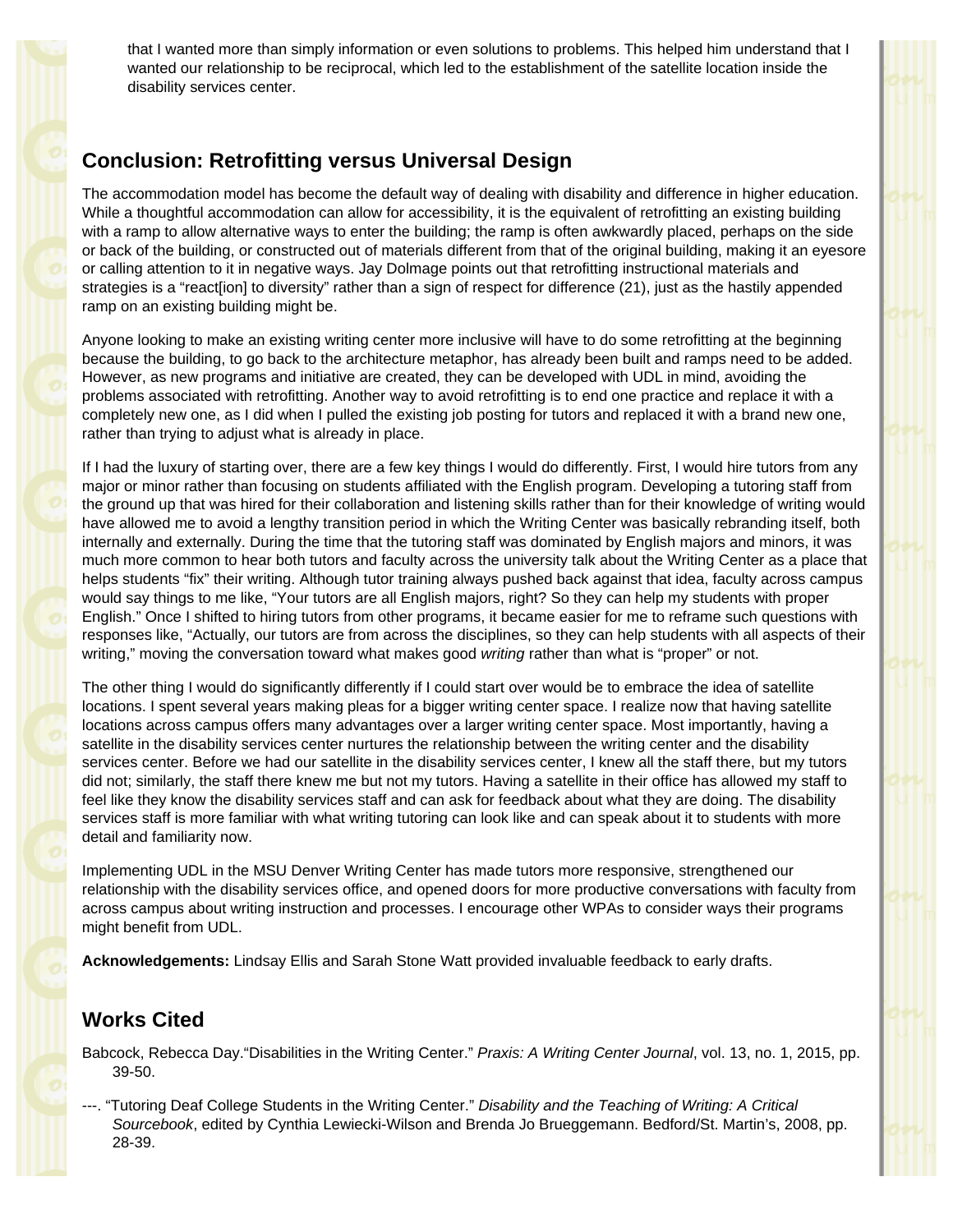- Bell, Diana Calhoun."Learning Center Pedagogy and UDL: An Environment of Change." *International Journal for Innovation Education and Research*, vol. 3, no. 1, 2015, pp. 26-32.
- Benton-Borghi, Beatrice Hope."A Universally Designed for Learning (UDL) Infused Technological Pedagogical Content Knowledge (TPACK) Practitioners' Model Essential for Teacher Preparation in the 21st Century." *Journal of Educational Computing Research*, vol. 48, no. 2, 2013, pp. 245-265.
- Bonilla-Silva, Eduardo. *Racism without racists: Color-blind Racism and the Persistence of Racial Inequality in America*. Rowman & Littlefield, 2017.
- Brizee, Allen, et al."Writing Centers and Students with Disabilities: The User-Centered Approach, Participatory Design, and Empirical Research as Collaborative Methodologies." *Computers and Composition*, vol. 29, no. 4, 2012, pp. 341-366.
- Burgstahler, Sheryl E. *Universal Design in Higher Education: From Principles to Practice*. Harvard Education P., 2015.
- Cole, Emma V., and Stephanie W. Cawthon."Self-Disclosure Decisions of University Students with Learning Disabilities." *Journal of Postsecondary Education and Disability*, vol. 28, no. 2, 2015, pp. 163-179.
- Daniels, Sharifa, Rebecca Day Babcock, and Doria Daniels. "Writing Centers and Disability: Enabling Writers Through An Inclusive Philosophy." *Praxis: A Writing Center Journal*, vol. 13, no. 1, 2015, pp. 20-26.
- Dolmage, Jay."Mapping Composition: Inviting Disability in the Front Door." *Disability and the Teaching of Writing: A Critical Sourcebook*, edited by Cynthia Lewiecki-Wilson and Brenda Jo Brueggemann. Bedford/St. Martin's, 2008, pp. 14-27.
- Dunn, Patricia A. *Talking, Sketching, Moving: Multiple Literacies in the Teaching of Writing*. Boynton/Cook, 2001.
- Greenfield, Laura, and Karen Rowan, eds. *Writing Centers and the New Racism: A Call for Sustainable Dialogue and Change*. UP of Colorado, 2011.
- Hitt, Allison. "Access for All: The Role of Dis/Ability in Multiliteracy Centers." *Praxis: A Writing Center Journal*, vol. 9, no. 2, 2012, pp. 28-34.
- Kiedaisch, Jean, and Sue Dinitz."Changing Notions of Difference in the Writing Center: The Possibilities of Universal Design." *Writing Center Journal*, vol. 27, no. 2, 2007, pp. 39-59.
- Kerschbaum, Stephanie L."Avoiding the Difference Fixation: Identity Categories, Markers of Difference, and the Teaching of Writing." *College Composition and Communication*, vol. 63, no. 4, June 2012, pp. 616-644.
- Thomas F. Nelson Laird."College Students' Experiences with Diversity and their Effects on Academic Self-Confidence, Social Agency, and Disposition Toward Critical Thinking." *Research in Higher Education*, vol. 46, no. 4, 2005, pp. 365-387.
- Lopes-Murphy, Solange."Universal Design for Learning: Preparing Secondary Education Teachers in Training to Increase Academic Accessibility of High School English Learners." *The Clearing House: A Journal of Educational Strategies, Issues and Ideas*, vol. 85, no. 6, 2012, pp. 226-230.
- Ellen MCGuire-Schwartz, Mary, and Janet S. Arndt."Transforming Universal Design for Learning in Early Childhood Teacher Education from College Classroom to Early Childhood Classroom." *Journal of Early Childhood Teacher Education*, vol. 28, no. 2, 2007, pp. 127-139.
- Pascarella, Ernest T., et al."Influences on Students' Openness to Diversity and Challenge in the First Year of College." *The Journal of Higher Education*, vol. 67, no. 2, 1996, pp. 174-195.
- Price, Margaret. *Mad at School: Rhetorics of Mental Disability and Academic Life.* U of Michigan P., 2011.
- Rinaldi, Kerri. "Disability in the Writing Center: A New Approach (That's Not so New)." *Praxis: A Writing Center Journal*, vol. 13, no. 1, 2015, pp. 8-13.
- Rose, David H.. *Teaching Every Student in the Digital Age. Association for Supervision and Curriculum Development, 2002,* [http://www.ascd.org/publications/books/101042/chapters/What-Is-Universal-Design-for-](http://www.ascd.org/publications/books/101042/chapters/What-Is-Universal-Design-for-Learning%C2%A2.aspx)[Learning%C2%A2.aspx](http://www.ascd.org/publications/books/101042/chapters/What-Is-Universal-Design-for-Learning%C2%A2.aspx). Accessed 31 January 2018.